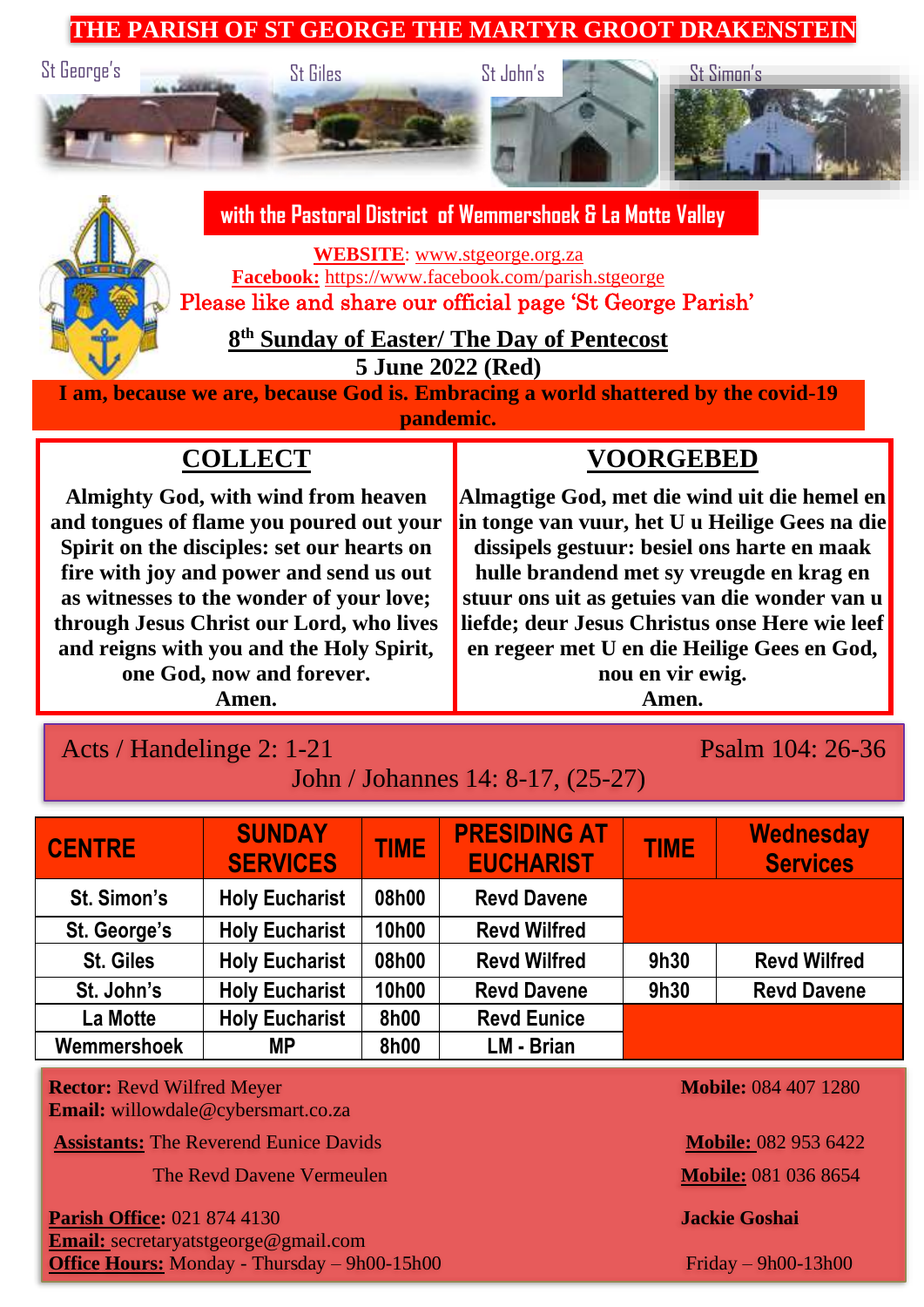## **NOTICES NOTICES NOTICES**

**\* We are looking for person/s** who have a passion for children and God to teach the 1st year confirmation candidates at St George's Church

**\*** Every church must have a '**Child Protection Officer'**. Please send your names to the office if interested. Training will be provided.

#### ➢ **\* Fundraisings in the Parish: Parish Braai 11 Junie**, **moved to 9 July**

#### **\* PROJEK R 100 000**

If we could work towards paying off R 100 000 in addition to our monthly assessment of R34 000 we will soon be out of debt. With that being said I have decided that **if we can get 100 people** to do a once off pledge of R1000 or 200 people to pledge R500 it will get us to R100 000 within one month. If we adopt this approach, **I your RECTOR will be happy to pledge the first** R1000 to this project. You are also welcome to make an EFT in the **St George Church Account, Standard Bank 280094310** with the Reference PROJECT 100 000.

# **We pray for the sick and housebound**

**And the whole multitude sought to touch him: for there went virtue out of him, and healed them all. - Luke 6:17-19 (KJV):** Mona Kleinschmidt; Rene (daughter of Fr Joe Humbles); Lenie Afrika

| Monday 6 June: MP - Psalm 146; Ecclesiastes 7: 1-14; Galatians 4: 12-20                  |  |  |  |  |
|------------------------------------------------------------------------------------------|--|--|--|--|
| <b>EP</b> - Psalm 148, 149, 150; Deuteronomy 30: 1-10; Matthew 15: 21-28                 |  |  |  |  |
| Tuesday 7 June: MP - Psalm 1, 2, 3; Ecclesiastes 8: 14-9:10; Galatians 4: 21-31          |  |  |  |  |
| <b>EP</b> - Psalm 4, 5, 6; Deuteronomy 30: 11-20; Matthew 15: 29-39                      |  |  |  |  |
| <b>MP</b> - Psalm 7,8; Ecclesiastes 9: 11-18; Galatians 5: 1-15<br>Wed 8 June:           |  |  |  |  |
| <b>EP</b> - Psalm 9; Deuteronomy 31: 30-32:14; Matthew 16: 1-12                          |  |  |  |  |
| <b>Thurs 9 June:</b> $MP - Psalm 10, 11$ ; Ecclesiastes 11: 1-8; Galatians 5: 16-24      |  |  |  |  |
| <b>EP</b> - Psalm 12, 13, 14; Ecclesiasticus 44: 19-45:5; Matthew 16: 13-20              |  |  |  |  |
| <b>Friday 10 June: MP</b> - Psalm 15, 16; Ecclesiastes 11: 9-12:14; Galatians 5: 25-6:10 |  |  |  |  |
| <b>EP</b> - Psalm 17; Ecclesiasticus 45: 6-16; Matthew 16: 21-28                         |  |  |  |  |
| <b>Saturday 11 June: MP</b> -Psalm 15, 67; Ecclesiasticus 31: 3-11; Acts 4: 32-37        |  |  |  |  |
| EP - Psalm 19, 146; Isaiah 42: 5-12; Acts 9: 26-31                                       |  |  |  |  |

|                                                        | <b>CHURCH WARDENS/ KERKVOOGDE 2020</b>  |                                 |  |  |  |  |
|--------------------------------------------------------|-----------------------------------------|---------------------------------|--|--|--|--|
| Abraham Lackay - 076 546 8159                          |                                         | Hein Johannes - 072 385 1287    |  |  |  |  |
|                                                        | <b>CHAPEL WARDENS/ KAPELVOOGDE 2020</b> |                                 |  |  |  |  |
|                                                        | <b>St. George's Groot Drakenstein</b>   |                                 |  |  |  |  |
| Michael Brinkhuis - 071 689 6833                       |                                         |                                 |  |  |  |  |
|                                                        | <b>St. Simon's, Simondium</b>           |                                 |  |  |  |  |
| Andries Van Der Westhuizen - 073 238 4439              |                                         | Henry Valentyn - 063 545 356    |  |  |  |  |
|                                                        | <b>St. Giles, Languedoc</b>             |                                 |  |  |  |  |
| John Harris - 065 003 4555                             |                                         | Desmond Afrika - 079 935 2557   |  |  |  |  |
|                                                        | St. John's, Kylemore                    |                                 |  |  |  |  |
| Sharon Jackson - 065 371 1530                          |                                         | Merenthia Snyman - 073 545 8020 |  |  |  |  |
| The Pastoral District of Wemmershoek & La Motte Valley |                                         |                                 |  |  |  |  |
| Gerald Alexander – 083 600 8630                        |                                         | Marion Adams - 074 976 2302     |  |  |  |  |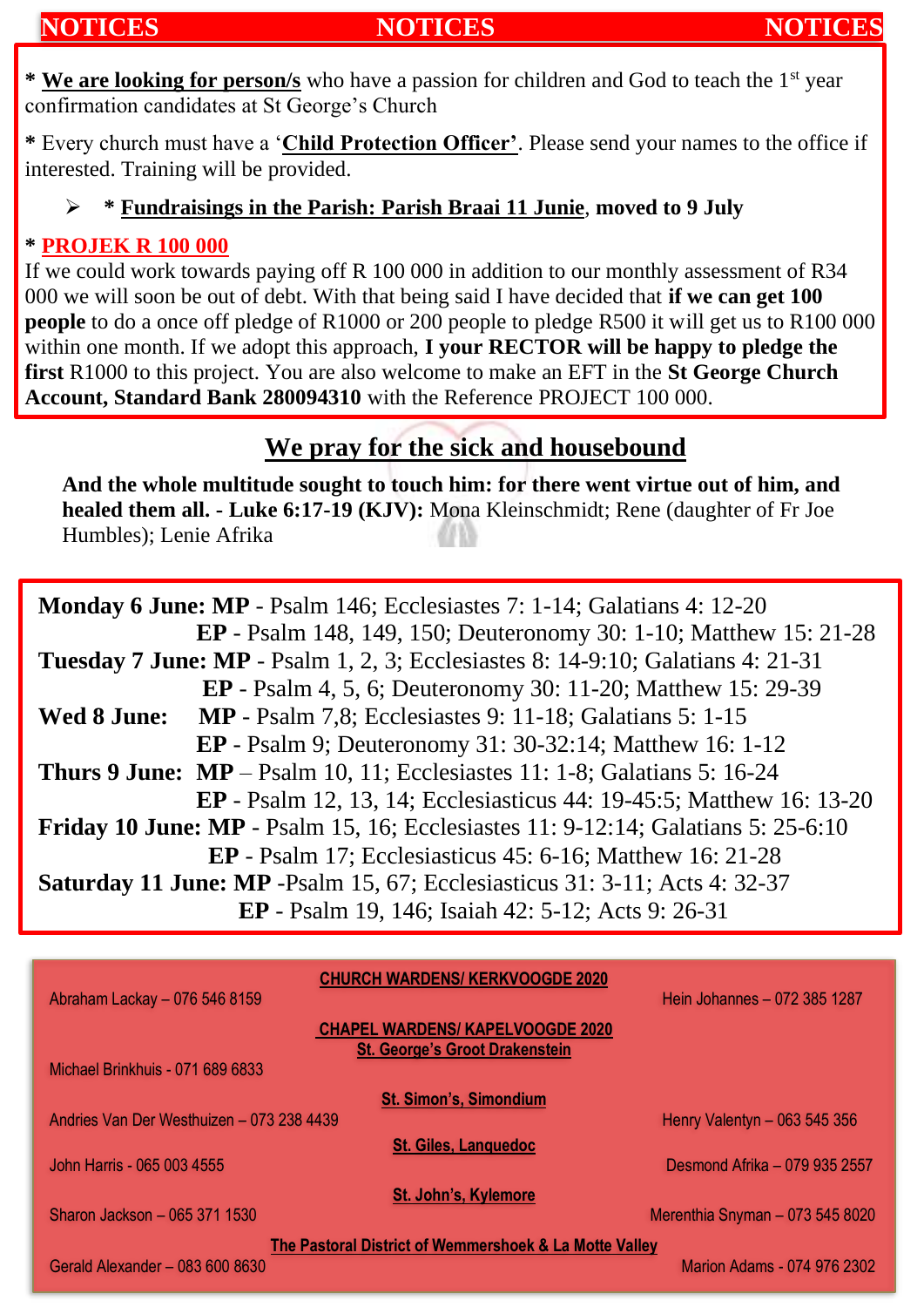# **The Rector's Chat**



Today we gather around our Altar and we celebrate a major liturgical event on the Church's calendar. Christians around the world observe the Feast of Pentecost which falls 50 days after Easter. The Feast of Pentecost commemorates the events recorded in Acts 2:1-13. Our Liturgical colour is Red which represents the Pentecost Flames.

\*Today we also share the joy of the Inauguration of our New Cathedral which will take place this afternoon. I trust that many will follow the Service on the Facebook Link. The New All Saints Cathedral will be open for viewing this week and you are all welcome to visit the Cathedral.

\*The 5th of June is also my Anniversary to the Diaconate. Thirty-Four Years ago, I was made a Deacon in the St Georges Cathedral by the Late Archbishop Desmond Tutu. On this day I give



God thanks for the privilege of serving the Church in the capacity as a Priest. I am particularly grateful for all people who came on my way and who were involved in my formation as a Priest

### **PROJECT R1000**

It is my hope that this initiative will encourage us to address our Assessment Arrears. **As promised, I have made my R1000 Pledge towards this initiative and five others have joined me in this initiative, so we are now R6000 strong towards paying off our assessment.** 

Ek is seker families kan saam werk om hierdie bedrag te offer sodat dit kan help met ons agterstallige skuld. Twee families kan besluit om elk R 500 te offer of vier families elk R 250 (vir families wat wil, kan hul die R250 op hul eie bydra). Onthou die Diocese gaan elke Rand eer met nog 'n rand van die Diocese mits ons ons Assessment gereeld betaal.. Kom ons doen ons klein opoffering sodat ons skuld kan krimp

\* We noticed that our pledges decreased as the winter creeps upon us. We kindly urge you to please stick to your commitment to God and His church, since we are dependent on your pledges and generosity to pay our accounts.



the whole body grows, and builds itself up through love." Ephesians 4:16